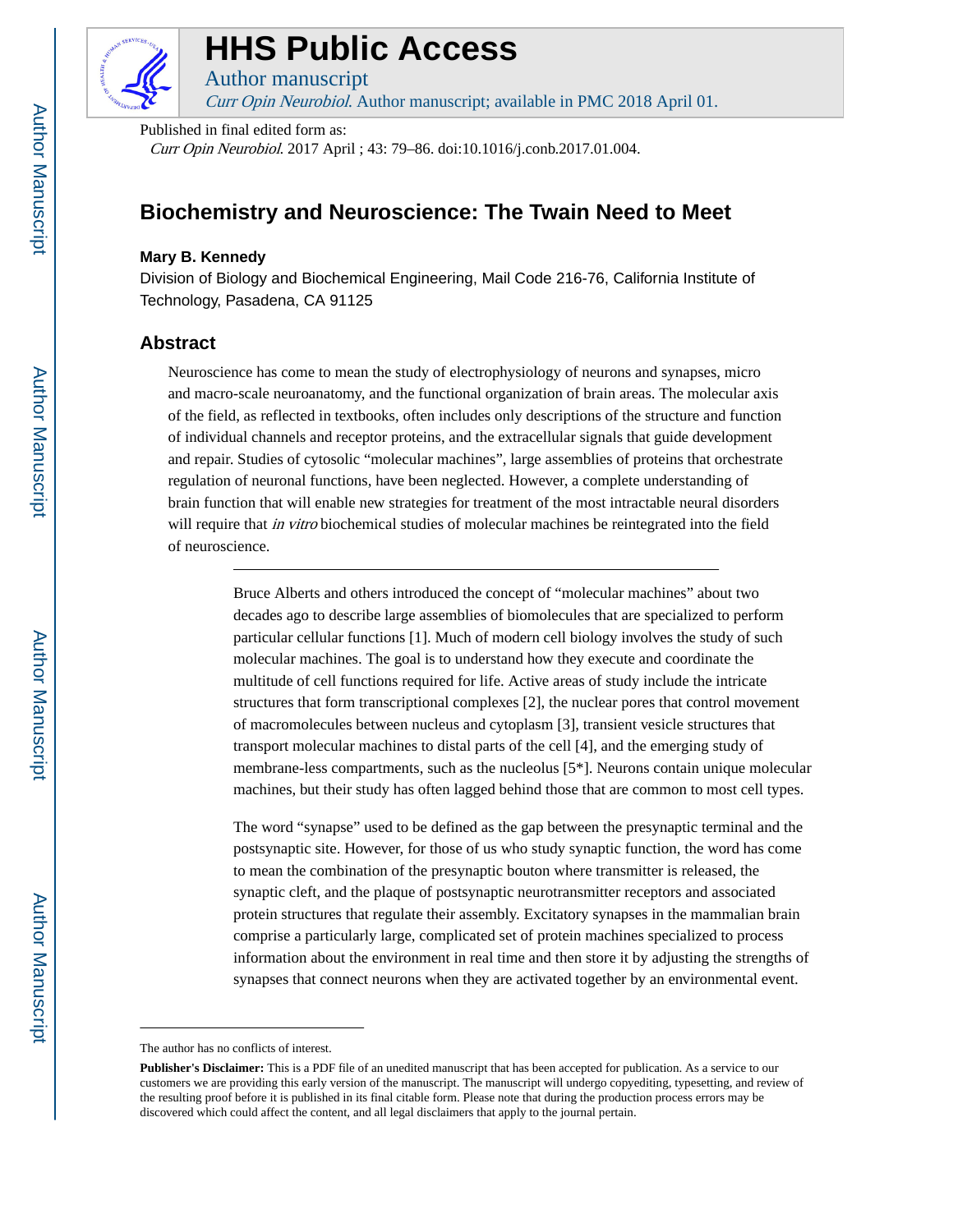Mechanisms of transmitter release by exocytosis from synaptic vesicles are closely related to fundamental mechanisms of exocytosis in many cells [e.g. 6]. As a result, synaptic vesicles isolated from the brain have often served as a convenient and abundant source of biochemical material to study the exocytotic machinery. Biochemical studies of individual purified vesicle proteins, structural studies at the electron microscopic and atomic level, and sophisticated microphysiological measurements with electrodes have all contributed to our present understanding of the interactions of vesicle proteins with the "SNARE" machinery that ultimately brings about release of neurotransmitter into the synaptic cleft [7\*\*].

In contrast, study of molecular mechanisms in the postsynaptic spines of excitatory synapses has been more fraught. Just one year after Alberts published his article on molecular machines in the cell, Sanes and Lichtman published a review in Nature Neuroscience with the improbable title, "Can Molecules Explain LTP?" [8]. To understand the gulf between the emerging biochemistry of the cell at the turn of the century, and the molecular sophistication of the neuroscience field, simply imagine the response if a prominent cell biologist had published a review entitled, "Can molecules explain the cell cycle?" or "Can molecules explain gene expression?". In 1998, the notion that molecular explanations of complex cellular functions were in sight had permeated the field of cell biology. In contrast, neuroscientists, most of whom are trained fundamentally in electrophysiology or biophysics, were all too ready to give up, for the time being, on molecular explanations of neuronal function.

Unfortunately, cell biologists don't generally view the molecular machinery that forms and remodels the postsynaptic plaque of receptors in spines as representative of universal cellular processes. They have generally viewed these neuronal structures as more complex and heterogenous than machinery that regulates receptors in other tissues and thus less amenable to biochemical study. This situation is reflected in the composition of textbooks covering cell biology. Many of them mention synaptic vesicle proteins when discussing exocytosis. However, chapters on integrated intercellular signaling use the immune system as an example, and avoid the complexities of postsynaptic signaling [e.g. 9]. Conversely, neuroscience textbooks generally cover molecular mechanisms with simplified cartoons [e.g. 10,11].

A relatively small cohort of intrepid researchers, usually located in molecular neuroscience laboratories, have tackled the molecular mechanisms of formation and pruning of synapses, and the modulatory mechanisms that tune the strengths of synapses ("synaptic plasticity"). Through their efforts, usually carried out in isolation from laboratories focused on cell biology and biochemistry, most of the key individual proteins involved in postsynaptic signaling and modulation have been identified. However, our understanding of how these proteins work together to provide the subtle, yet vital tuning of synaptic machinery necessary to support stable brain functions lags behind, and is difficult to fund. A deep understanding of the properties and behavior of individual proteins and their interactions as they assemble into protein machinery is as crucial for a full understanding of neuroscience as it is for all branches of cell biology. In this review, I will discuss two examples from the recent literature of what I believe to be oversimplified interpretation of studies of synaptic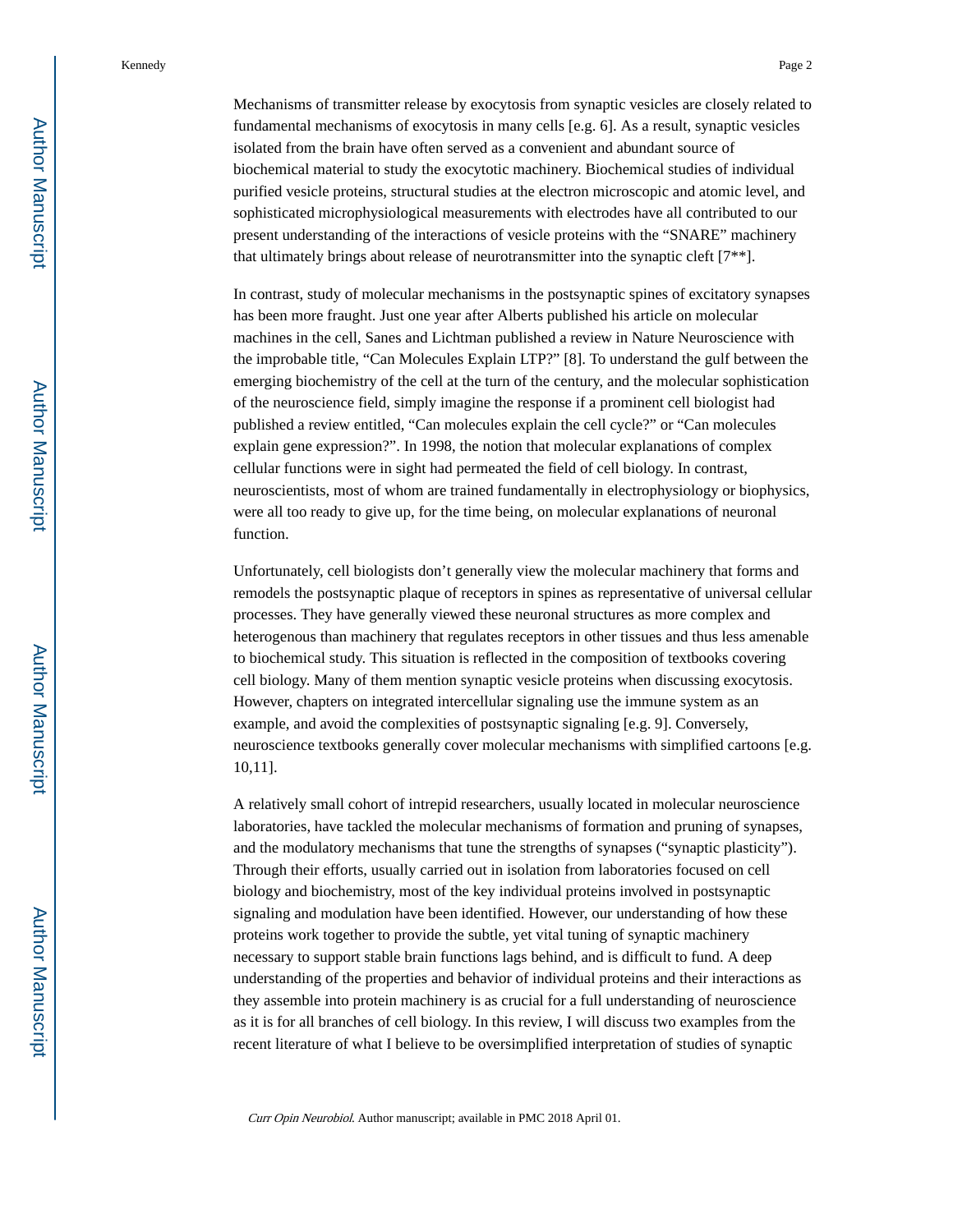plasticity in living neuronal preparations, and the deeper understanding that arises from taking into account the biochemical properties of individual proteins.

### **The role of PKM**ζ **in maintenance of late-phase LTP**

It has been customary to divide mechanisms of long term potentiation of excitatory synapses (LTP) into two broad phases (see Fig. 1C). The induction phase refers to the period during which synaptic activity initiates biochemical changes that ultimately result in stable potentiation, and is usually considered to include the first 10 to 20 minutes after an inducing stimulus. The maintenance phase refers to the period after induction during which the synapse has reached a new level of strength that persists for an indefinite period. It is usually considered to begin ~20 minutes after the inducing stimulus. The term "late-LTP" refers to the period from ~1 hour to as long as an experiment lasts, which for experiments carried out on hippocampal slices, can be up to 9 hours.

A great deal of attention has been focussed on the mechanisms of induction. We know that the ultimate strength of potentiation and its endurance depend on the nature of the inducing stimulus. Thus investigators have sought to explain how various synaptic stimuli alter synaptic biochemistry in the few minutes after the stimulus. At this time, all agree that the critical early event is activation of NMDA-type glutamate receptors that gate a large flux of  $Ca<sup>2+</sup>$  into the postsynaptic cytosol [12]. It is also agreed that activation of phosphorylation events by the abundant postsynaptic protein kinase,  $Ca^{2+}/cal$ calmodulin-dependent protein kinase II (CaMKII) initiates a cascade of biochemical changes that ultimately remodel the synapse to contain more AMPA-type glutamate receptors and larger pre- and postsynaptic specializations [13]. What is less clear, and more controversial, are the precise biochemical changes that cause a potentiated synapse to maintain its increased strength essentially indefinitely, an indurance that is necessary for formation of long-lasting memory [14].

Recently, a major clue about the mechanisms of maintenance of LTP fell firmly into place: Increased synthesis of one particular stable isoform of the atypical protein kinase Cζ (PKCζ), termed PKMζ, is necessary for fully maintained LTP, and can stably increase synaptic strength when its concentration is increased in a postsynaptic spine.

The first work leading to this now well established conclusion was presented in a series of carefully executed and beautifully written papers by Todd Sacktor's lab from 1993 to 2004. It began with a paper in which they showed that a constitutively active fragment of PKCζ, referred to as PKMζ, is upregulated in hippocampal slices during the maintenance phase of LTP [15]. At that time, PKMζ was thought to be generated by proteolysis of PKCζ by the  $Ca<sup>2+</sup>$ -dependent protease calpain. However, the Sacktor lab soon found that the increased formation of PKMζ following induction of LTP was dependent on protein synthesis [16], and that, contrary to previous assumptions, PKMζ is a true alternative gene product of the PKCζ gene [17]. The mRNA encoding PKMζ is transcribed from an alternative promoter of the gene, and PKMζ is translated de novo from that mRNA. The PKMζ mRNA is rapidly transported from the nucleus into dendrites [18] and PKMζ is the major form of the kinase expressed from the PKCζ gene in hippocampus and neocortex [17]. Much of this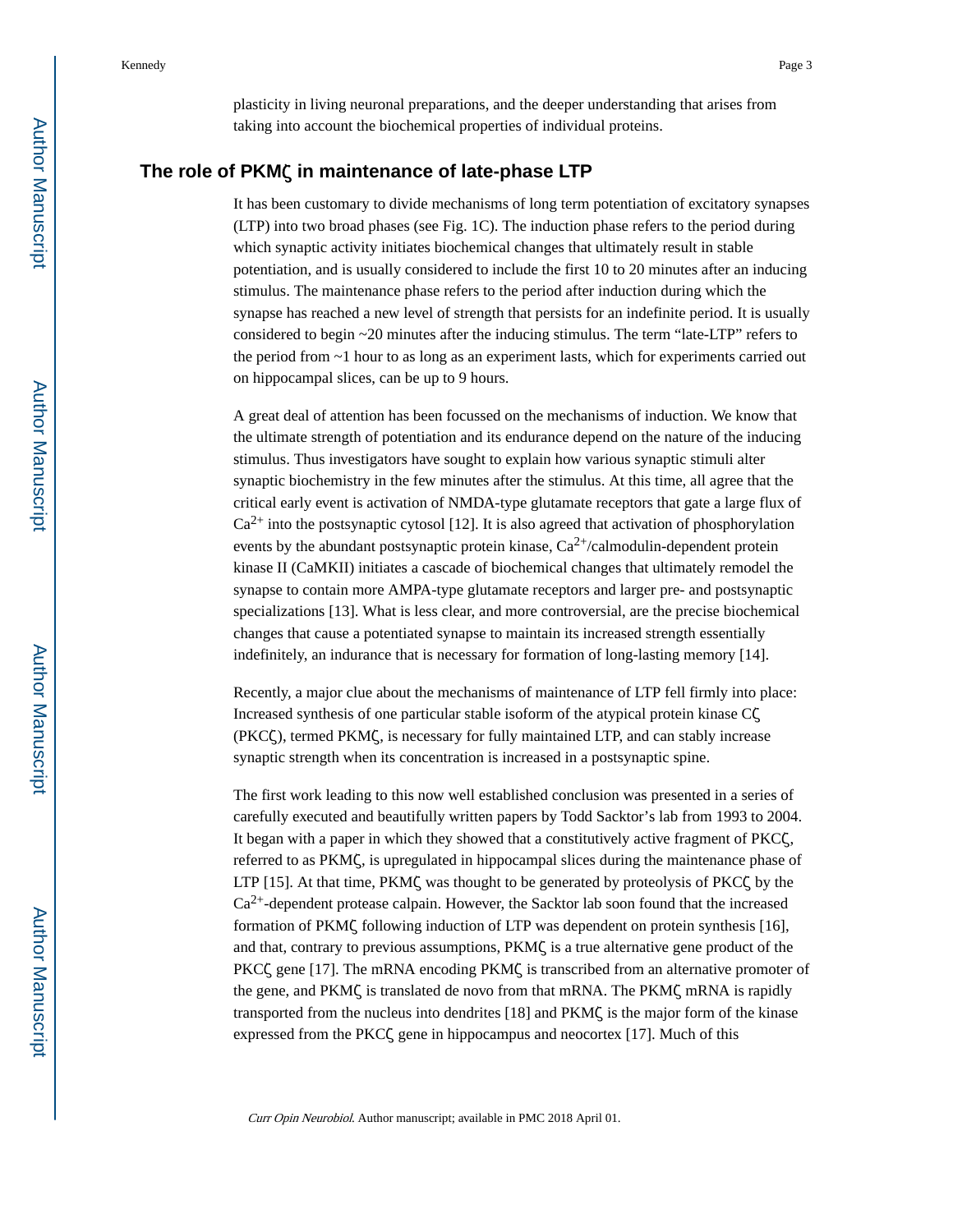foundational work involved traditional biochemical experiments carried out in the Sacktor lab.

To examine the role of PKMζ in maintenance of LTP and the persistence of memory, the Sacktor lab used a known pharmacological inhibitor of PKMζ, chelerythrine, and developed a second, myristoylated ζ-pseudosubstrate (later named ZIP) based on the sequence of the inhibitory domain of PKCζ. A key set of electrophysiological experiments [19] demonstrated that specific inhibition of PKMζ one hour after induction of LTP in hippocampal slices by either chelerythrine or the ZIP inhibitor reversed LTP. Furthermore, introduction of recombinantly expressed PKMζ into a pyramidal neuron through a patch electrode increased the evoked excitatory postsynaptic currents as much as 100% in 10 min. This set of experiments appeared to establish the unique importance of PKMζ for maintaining the later phases of LTP. Several studies have since shown that introduction of ZIP peptide by infusion into various regions of the mouse brain can reverse learning of several behaviors as long as 3 months after the learning occurred [20].

Nonetheless, a fly appeared in the ointment in 2013 in the form of two papers published in the journal "Nature" showing that mice with targeted deletion of the PKCζ gene, a mutation that also eliminates expression of PKMζ, showed normal synaptic plasticity in the hippocampus [21] and normal long-term learning of several behavioral tasks [22]. Furthermore, the ZIP peptide inhibited LTP and could reverse memory of learned tasks when infused into the brains of trained mutant mice missing PKMζ. These surprising experiments seemed to indicate that another, as yet unknown, protein, also inhibited by ZIP, was the true mediator of maintenance of LTP and memory formation. One of the papers [21] mentioned the possibility that an atypical PKC that is closely related to PKM $\zeta$ , PKC $\lambda/\iota$ , might also be inhibited by ZIP and might be "compensating" for PKMζ. However, the investigators cast doubt on this possibility after failing to find increased expression of PKCλ/ι two hours after induction of LTP in the mutant mice.

Drawing upon their deep understanding of the biochemistry of atypical PKC's, the Sacktor group next devised a series of carefully controlled experiments [23\*\*] that established the following key facts: 1.  $PKC\lambda/\iota$  is indeed inhibited by ZIP, although at a slightly higher concentration of ZIP than required for inhibition of PKMζ; 2. Transient knockdown of PKMζ with antisense RNA inhibits maintenance of LTP in hippocampal slices from wild type mice, but does not inhibit it in slices from PKM $\zeta$  null mice; 3. The amount of PKC $\lambda/\iota$ is transiently increased after tetanization of slices from wild type mice, but the increase becomes persistent in PKMζ null mice and lasts for at least 3 hours after the tetanus (Fig. 1A); 4. A newly established specific inhibitor of  $PKC\lambda/\lambda$ , termed ICAP [24,25], reverses late-LTP maintenance in PKMζ null mice, but not in wild type mice (Fig. 1B, C); and 5. Similar differences between wild type and PKMζ null mice are found for inhibition of behavioral learning.

In addition to re-establishing that PKMζ is indeed a primary regulator of maintenance of late-LTP in wild type mice [26\*], these experiments uncovered a subtle redundancy in the maintenance mechanism. In wild type animals, new synthesis of PKMζ after LTP-inducing stimuli produces a down-regulation of the synthesis of PKC $\lambda/\iota$ . However, when PKM $\zeta$  is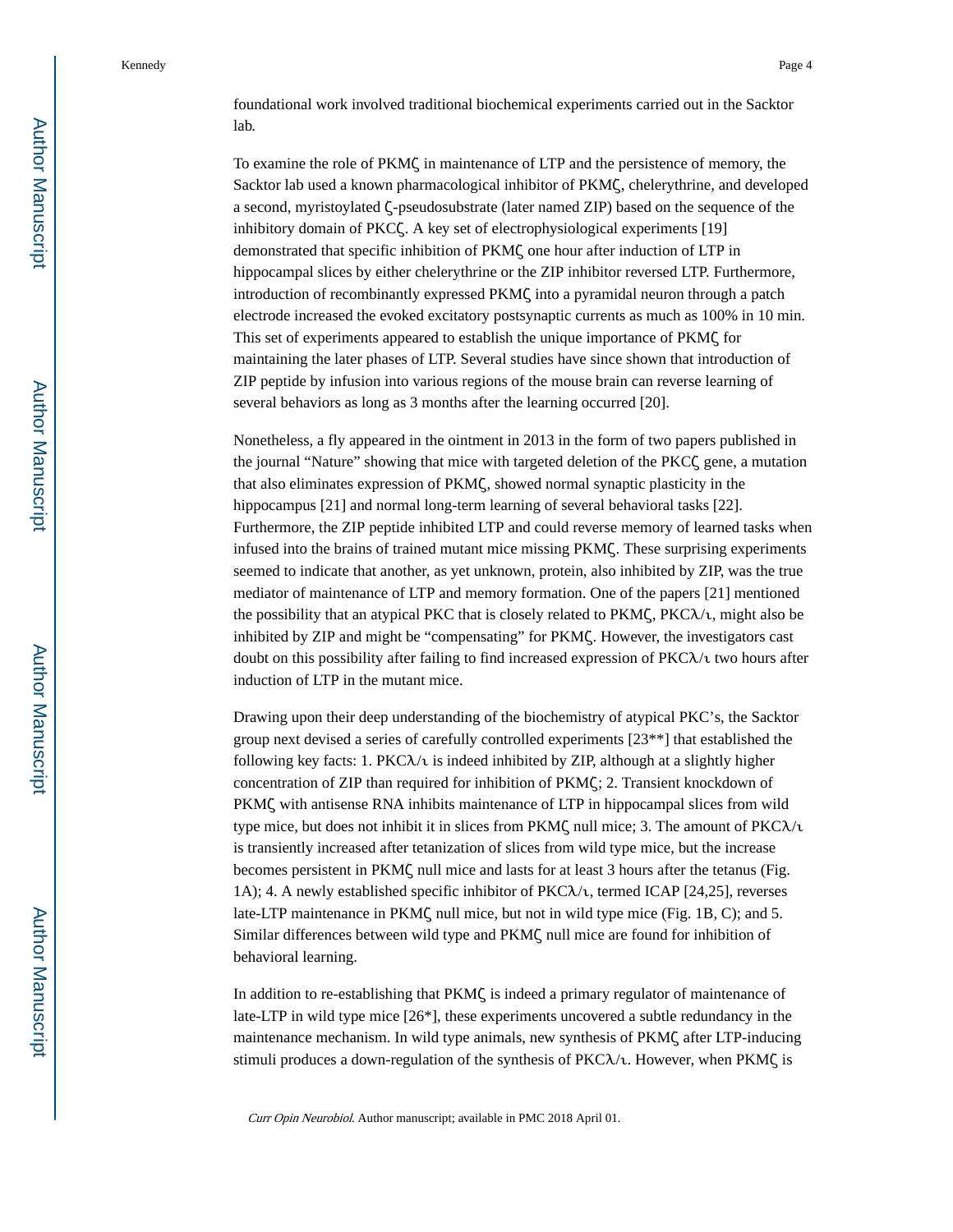deleted, the down-regulation doesn't occur and  $PKC\lambda/\lambda$  remains elevated for a longer period. The Sacktor group went on to show that the compensation by  $PKC\lambda/\lambda$  in PKM $\zeta$  null mice isn't perfect [23], as might be expected from the principles of evolution. When given increasingly demanding cognitive tests, the PKMζ null mice began to perform measurably less well than wild type mice.

In this example, deep knowledge of the biochemical characteristics of the enzymes being studied (PKM $\zeta$  and PKC $\lambda/\lambda$ ), and the mechanisms by which they are regulated, was necessary to fully unravel the primary importance of PKMζ in the wild type and the subtly intertwined roles of the two enzymes in maintenance of LTP and memory. Without it, the two genetic studies that found PKMζ to be unnecessary for maintenance of late LTP might have stood as the last word and the field would have been set back.

# **The role of synGAP in induction of LTP**

Many electrophysiologists say that the immediate results and instant interaction with a neuronal preparation that occurs during their experiments is the genesis of their passion for neuroscience. Perhaps for this reason, neuroscience students are often taught that "real time" imaging of heterologously expressed fluorescent proteins in vivo coupled with electrophysiology (sometimes called "molecular replacement experiments") is the gold standard for mechanistic studies. The erroneous notion that these methods are "more physiological" than studies of purified proteins ignores the disruption of intracellular biochemistry that is created by over-expression (or under-expression) of fluorescently labeled heterologous proteins in cells. Principles of physical biochemistry tell us that both the timing (kinetics) and the binding affinities that normally govern interactions between intracellular molecules are altered by over- and under-expression, as well as by modification of proteins with hydrophobic fluorescent moieties. When appropriately controlled, these methods are certainly useful to test ideas about the behavior of well-understood individual proteins in vivo, but the introduction of altered molecules always perturbs the system. Therefore, these methods are not adequate by themselves to unravel complex molecular mechanisms or reveal the fine-tuned workings of synaptic molecular machinery. An accurate interpretation of such experiments requires an understanding of the intrinsic properties of the proteins, including enzymatic rates and binding constants. These properties can only be adequately understood by studying purified proteins in vitro.

I illustrate this assertion with recent studies of the roles of the protein synGAP in the early stages of induction of LTP. SynGAP is an abundant cytosolic regulatory enzyme that localizes specifically to the postsynaptic spine and nearby dendrite. It binds to the scaffold structure underlying the postsynaptic membrane, known as the postsynaptic density (PSD) [13]. SynGAP contains a Ras GTPase activating domain that interacts with activated Ras protein to accelerate the rate of hydrolysis of its bound GTP molecule, which inactivates Ras [27,28]. A C2 domain adjacent to the RasGAP domain confers additional specificity for acceleration of inactivation of Rap [29]. SynGAP is held near the postsynaptic membrane, in part, because one of its alternatively spliced variants, termed synGAP-α1, has a PDZ domain ligand that binds to the PDZ domains of PSD-95 [see 30]. PSD-95 is a major PSD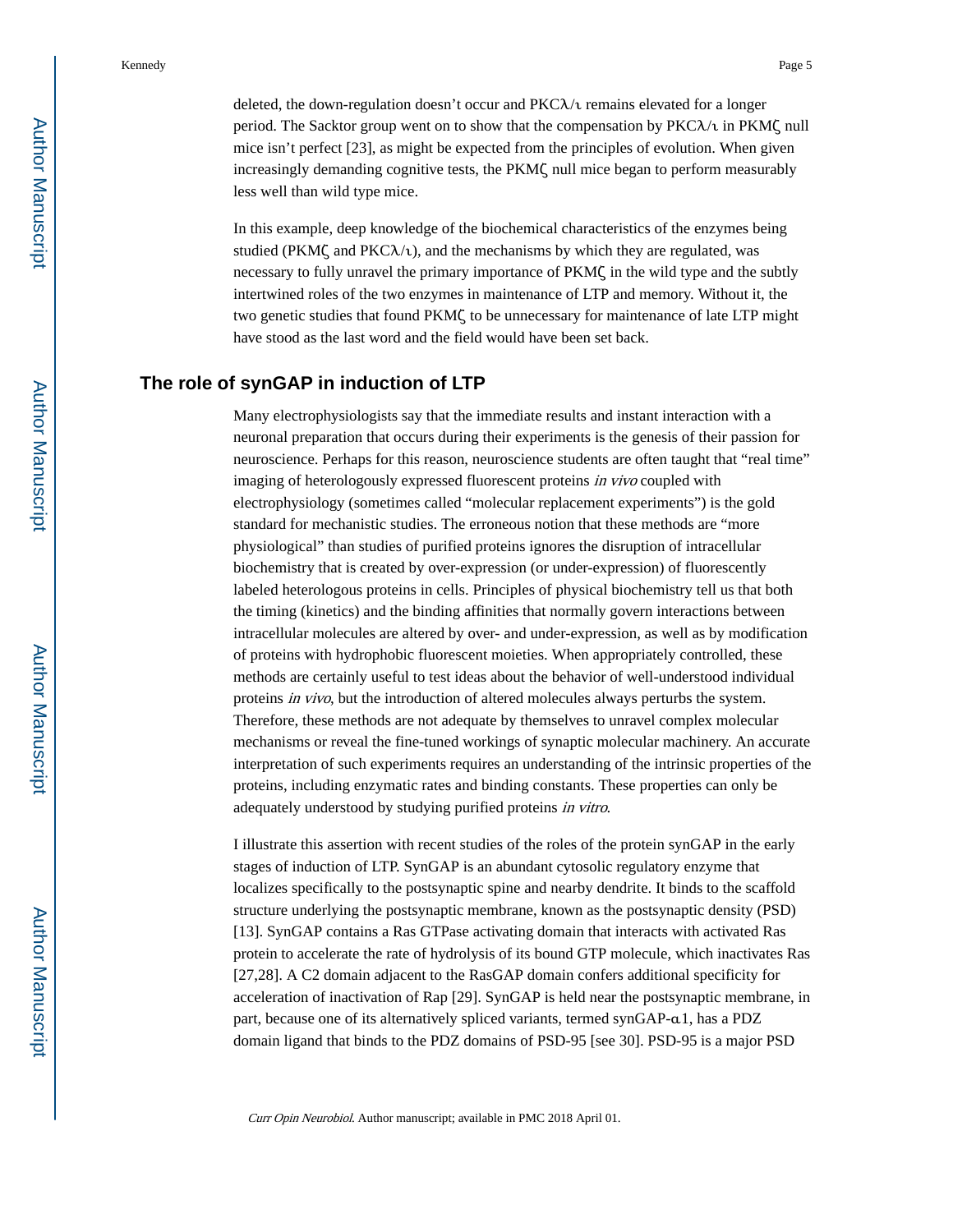scaffold protein and binds many postsynaptic receptors and signaling proteins via its three PDZ domains [13].

Two recent imaging studies showed that activation of  $Ca^{2+}/cal$ calmodulin-dependent protein kinase II (CaMKII) by synaptic NMDA-type glutamate receptors (NMDARs) causes synGAP to move away from the core of the PSD. One study (Fig. 2) showed by electron microscopy that two major isoforms of synGAP, synGAP-α1, which contains the PDZ ligand, and synGAP-α2 which does not, move away from the synaptic membrane after phosphorylation and appear to associate with a cloud of material that underlies and surrounds the PSD proper [31]. A second study showed that fluorescent synGAP-α1, introduced into neurons by "molecular replacement", disperses away from the synaptic junction when NMDARs on individual spines are activated by "chemLTP" [32\*]. It appears to move into the adjacent shaft where it is diluted. Araki et al. [32] theorized that the dispersal of syn-GAP removes a negative influence on the activation of Ras at the synapse. Indeed, they used a fluorescent FRET indicator to show, as have others [33], that the amount of active Ras in a spine increases upon activation of NMDARs and subsequent movement of syn-GAP out of the spine. They concluded that movement of synGAP away from the PSD facilitates activation of Ras, which is necessary for increases in spine size and addition of new AMPA-type glutamate receptors (AMPARs) to the spine membrane [32].

In contrast, two recent biochemical studies from my lab indicate that the mechanism underlying addition of new AMPARs is both more subtle and more complex than proposed by Araki et al. It has been known for some time that SynGAP accelerates inactivation of Rap as well as Ras [29,34]. Thus, movement of synGAP out of the spine would be expected to activate Rap, as well as Ras. Expression of active Rap in neurons accelerates endocytosis of AMPARs; whereas, expression of active Ras has the opposite effect, accelerating exocytosis of AMPARs [35]. The fold stimulation of Rap inactivation by synGAP is considerably higher than its stimulation of inactivation of Ras [36<sup>\*</sup>]. This means that simple loss of syn-GAP from the spine would be expected to cause a greater increase in active Rap in the spine and a loss of surface AMPARs, in contrast to the model proposed by Araki et al.. Indeed, we found that phosphorylation of synGAP by CaMKII doubles the rate of synGAP's inactivation of Rap [36]. Thus, one of the same phosphorylation events that promotes detachment of synGAP from the PSD, also causes its rate of inactivation of Rap to increase, not decrease. This would result in a rapid reduction of active Rap, and a concomitant reduction of endocytosis, along the peripheral spine and dendritic membrane, as synGAP disperses away from the PSD. Our results suggest that, rather than eliminating the effect of synGAP on Ras and Rap activity, the rheostat-like shifting of the enzymatic specificity of synGAP by phosphorylation would shift the balance toward exocytosis of receptor at the extrasynaptic membrane, as synGAP moves away from the PSD. Interestingly, phosphorylation of another site on synGAP by the homeostatic enzyme Cdk5, increases the rate of inactivation of Ras, without altering the rate of inactivation of Rap, turning the rheostat in the opposite direction, presumably leading to reduction of the number of surface receptors [36].

In a second biochemical study, we uncovered a function of synGAP unrelated to its GAP activity [37\*\*]. We found that phosphorylation of synGAP by CaMKII at several sites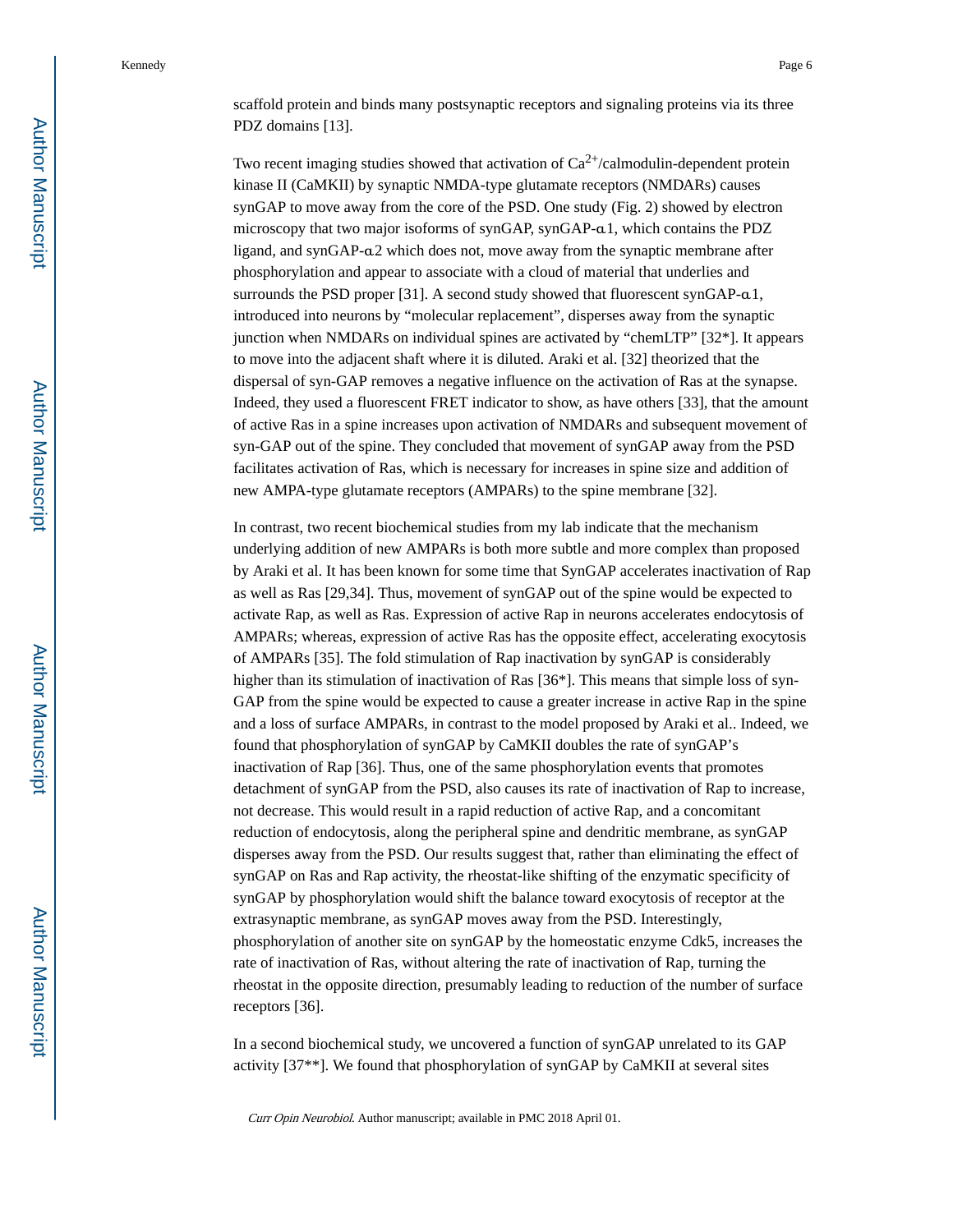progressively reduces the affinity of synGAP binding to all three PDZ domains of PSD-95. This effect involves phosphorylation of more sites than identified in [32] and has more consequences than simple movement of synGAP out of the PSD. Because synGAP is remarkably abundant in the PSD, nearly as abundant as PSD-95 itself, we theorized that it might serve as a placeholder to regulate the number of PDZ domain "slots" on the scaffold available for binding AMPARs or other proteins. To test this idea, we measured the relative abundance of several PSD proteins in isolated PSD fractions from mouse brains, normalizing all of the measurements to the corresponding amounts of PSD-95. We compared the abundance of proteins in PSDs from wild type mice to those from mice with a deletion of one copy of the synGAP gene, which halves the amount of synGAP in the brain [38]. As expected, mice with the synGAP deletion have less synGAP per PSD-95 molecule (Fig. 3A). Somewhat to our surprise, the experiment also revealed that PSDs from mice with the synGAP deletion have a significantly larger amount of AMPA receptor chaperone proteins (TARPs [39] and LRRTMs [40]) that help anchor AMPA receptors into the PSD by binding them to PSD-95 (Fig. 3B,C). This result supports the hypothesis that synGAP acts as a placeholder by occupying PDZ domains "slots" on PSD-95. The effects of phosphorylation on affinity of synGAP for PDZ domains of PSD-95 further suggest that the placeholder function is regulated by activation of NMDARs [37].

# **Conclusion**

Unfortunately, the relatively blunt tools of electrophysiology and imaging favored by neuroscientists do not have the resolution to parse individual biochemical steps in synaptic formation or plasticity. On the other hand, because this machinery is both complex and embedded in the heterogenous brain "neuropil", it is tricky to study by standard cell biological and biochemical methods. The erroneous notion that *in vivo* imaging of fluorescent proteins is "more physiological" than biochemical studies of purified proteins, and the inherent difficulty of isolating postsynaptic neuronal preparations from the brain may have discouraged investigators trained in cell biology from turning their attention to neurons and synapses. It is increasingly clear, however, that many of the most intractable mental disorders, including schizophrenia, autism, and intellectual disability, involve dysfunction of synaptic regulatory machinery. To make progress in treating these disorders, neuroscientists need to begin accepting, valuing, and funding quantitative, in vitro, biochemical studies of proteins in addition to "real-time" imaging experiments.

#### **Acknowledgments**

The author's work has been funded by the Allen and Lenabelle Davis Foundation, the Hicks Foundation for Alzheimer's Research, and by grants from the Gordon and Betty Moore Foundation (Center for Integrative Study of Cell Regulation), the National Institutes of Health, the National Science Foundation, and the Beckman Institute.

# **References**

- 1. Alberts B. The cell as a collection of protein machines: preparing the next generation of molecular biologists. Cell. 1998; 92:291–294. [PubMed: 9476889]
- 2. He Y, Yan C, Fang J, Inouye C, Tjian R, Ivanov I, Nogales E. Near-atomic resolution visualization of human transcription promoter opening. Nature. 2016; 533:359–365. [PubMed: 27193682]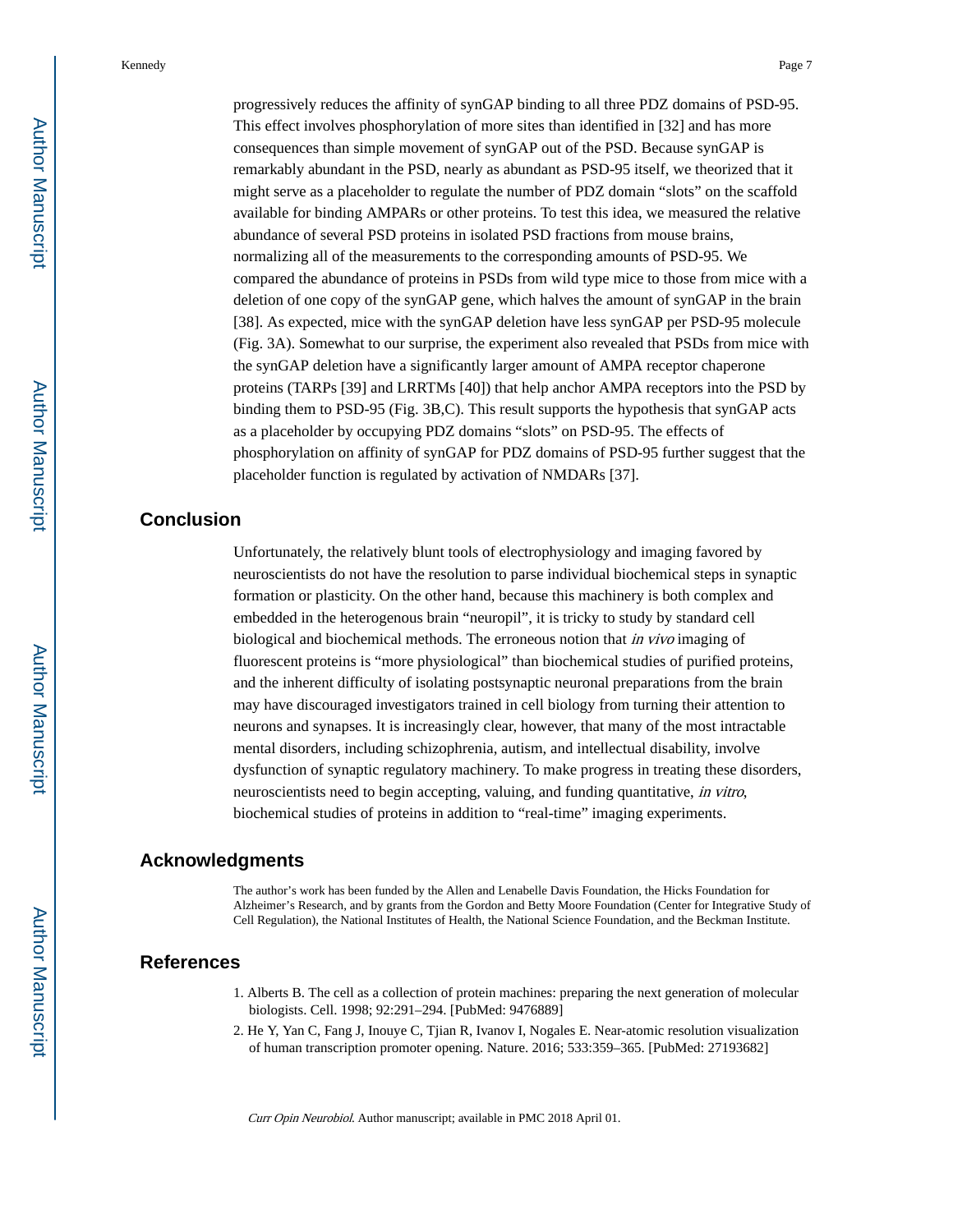- 3. Lin DH, Stuwe T, Schilbach S, Rundlet EJ, Perriches T, Mobbs G, Fan Y, Thierbach K, Huber FM, Collins LN, et al. Architecture of the symmetric core of the nuclear pore. Science. 2016; 352:aaf1015. [PubMed: 27081075]
- 4. Dodonova SO, Diestelkoetter-Bachert P, von Appen A, Hagen WJ, Beck R, Beck M, Wieland F, Briggs JA. VESICULAR TRANSPORT.A structure of the COPI coat and the role of coat proteins in membrane vesicle assembly. Science. 2015; 349:195–198. [PubMed: 26160949]
- \*5. Hyman AA, Weber CA, Julicher F. Liquid-liquid phase separation in biology. Annu Rev Cell Dev Biol. 2014; 30:39–58. This review describes the molecular forces that underlie formation of membrane-less compartments such as the nucleolus, the centrosome, and, perhaps, the postsynaptic density. [PubMed: 25288112]
- 6. Saheki Y, De Camilli P. Synaptic vesicle endocytosis. Cold Spring Harb Perspect Biol. 2012; 4:a005645. [PubMed: 22763746]
- \*\*7. Zhou Q, Lai Y, Bacaj T, Zhao M, Lyubimov AY, Uervirojnangkoorn M, Zeldin OB, Brewster AS, Sauter NK, Cohen AE, et al. Architecture of the synaptotagmin-SNARE machinery for neuronal exocytosis. Nature. 2015; 525:62–67. Understanding the architecture of the protein machinery that mediates  $Ca<sup>2+</sup>$ -triggered release of transmitter required biochemical studies of the individual proteins and their complexes in vitro. [PubMed: 26280336]
- 8. Sanes JR, Lichtman JW. Can molecules explain long-term potentiation? Nature Neurosci. 1999; 2:597–604. [PubMed: 10404178]
- 9. Alberts, B., Johnson, A., Lewis, J., Raff, M., Roberts, K., Walter, P. Molecular Biology of the Cell. 6. Garland Press; 2014.
- 10. Kandel, ER., Schwartz, J., Jessell, T., Siegelbaum, SA., Hudspeth, AJ. Principles of Neural Science. 5. McGraw-Hill; 2012.
- 11. Bear, MF., Connors, BW., Paradiso, MA. Neuroscience: Exploring the Brain. 4. Wolters Kluwer; 2015.
- 12. Luscher C, Malenka RC. NMDA receptor-dependent long-term potentiation and long-term depression (LTP/LTD). Cold Spring Harb Perspect Biol. 2012:4.
- 13. Kennedy MB. Synaptic signaling in learning and memory. Cold Spring Harb Perspect Biol. 2013; 8:a016824. [PubMed: 24379319]
- 14. Sacktor TC. PINing for things past. Sci Signal. 2010; 3:pe9. [PubMed: 20215644]
- 15. Sacktor TC, Osten P, Valsamis H, Jiang X, Naik MU, Sublette E. Persistent activation of the zeta isoform of protein kinase C in the maintenance of long-term potentiation. Proc Natl Acad Sci U S A. 1993; 90:8342–8346. [PubMed: 8378304]
- 16. Osten P, Valsamis L, Harris A, Sacktor TC. Protein synthesis-dependent formation of protein kinase Mzeta in long-term potentiation. J Neurosci. 1996; 16:2444–2451. [PubMed: 8786421]
- 17. Hernandez AI, Blace N, Crary JF, Serrano PA, Leitges M, Libien JM, Weinstein G, Tcherapanov A, Sacktor TC. Protein kinase M zeta synthesis from a brain mRNA encoding an independent protein kinase C zeta catalytic domain. Implications for the molecular mechanism of memory. J Biol Chem. 2003; 278:40305–40316. [PubMed: 12857744]
- 18. Muslimov IA, Nimmrich V, Hernandez AI, Tcherepanov A, Sacktor TC, Tiedge H. Dendritic transport and localization of protein kinase Mzeta mRNA: implications for molecular memory consolidation. J Biol Chem. 2004; 279:52613–52622. [PubMed: 15371429]
- 19. Ling DS, Benardo LS, Serrano PA, Blace N, Kelly MT, Crary JF, Sacktor TC. Protein kinase Mzeta is necessary and sufficient for LTP maintenance. Nat Neurosci. 2002; 5:295–296. [PubMed: 11914719]
- 20. Sacktor TC. How does PKMzeta maintain long-term memory? Nat Rev Neurosci. 2011; 12:9–15. [PubMed: 21119699]
- 21. Volk LJ, Bachman JL, Johnson R, Yu Y, Huganir RL. PKM-zeta is not required for hippocampal synaptic plasticity, learning and memory. Nature. 2013; 493:420–423. [PubMed: 23283174]
- 22. Lee AM, Kanter BR, Wang D, Lim JP, Zou ME, Qiu C, McMahon T, Dadgar J, Fischbach-Weiss SC, Messing RO. Prkcz null mice show normal learning and memory. Nature. 2013; 493:416–419. [PubMed: 23283171]
- \*\*23. Tsokas P, Hsieh C, Yao Y, Lesburgueres E, Wallace EJ, Tcherepanov A, Jothianandan D, Hartley BR, Pan L, Rivard B, et al. Compensation for PKMzeta in long-term potentiation and spatial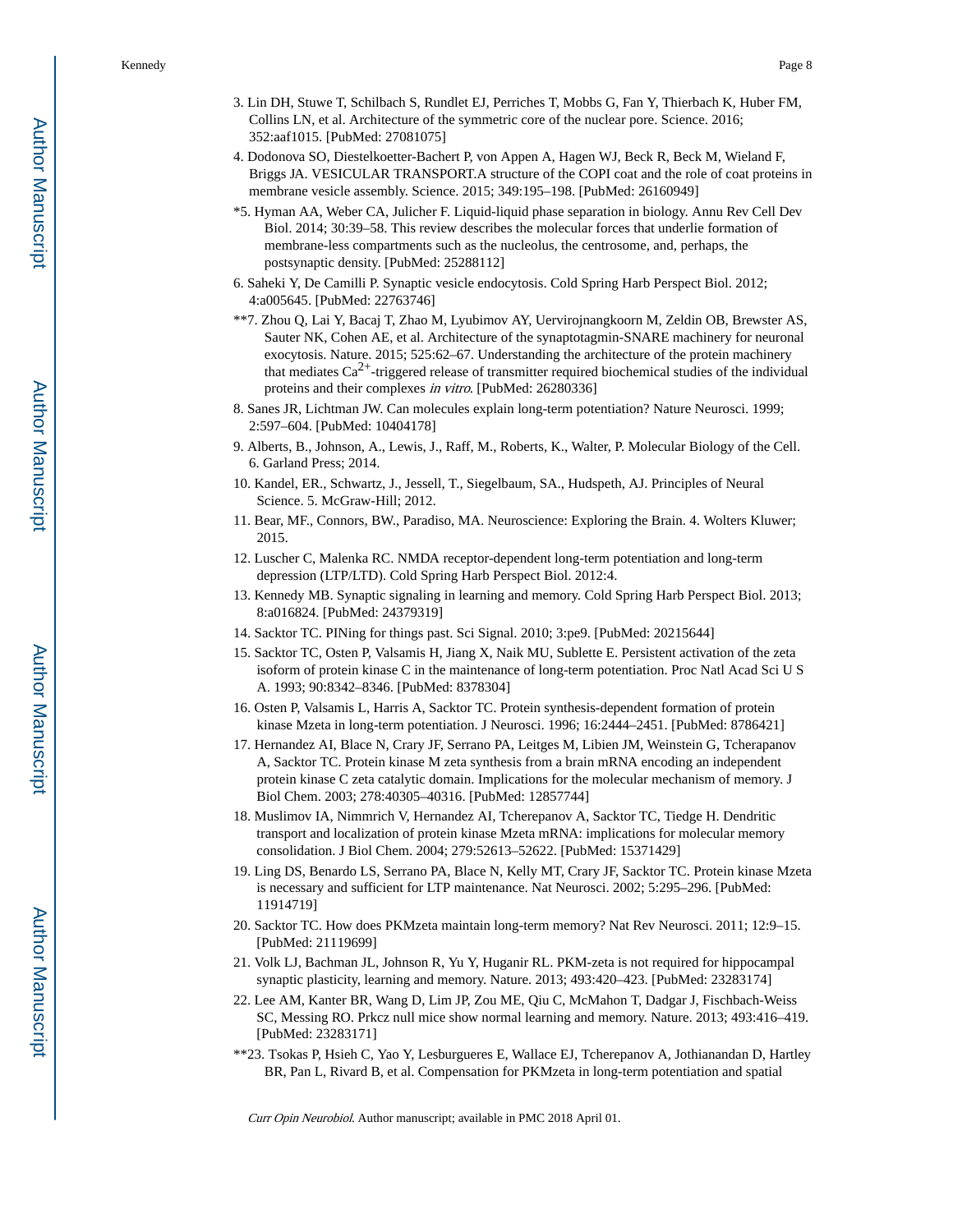long-term memory in mutant mice. Elife. 2016:5. Increased synthesis of PKMζ is necessary in wild type mice for maintenance of late-phase LTP. Loss of the complex interplay between PKMζ and PKC $\lambda$ /ι allows PKC $\lambda$ /ι to compensate for loss of PKM $\zeta$  during late phase LTP in a PKM $\zeta$ null mouse.

- 24. Pillai P, Desai S, Patel R, Sajan M, Farese R, Ostrov D, Acevedo-Duncan M. A novel PKC-iota inhibitor abrogates cell proliferation and induces apoptosis in neuroblastoma. Int J Biochem Cell Biol. 2011; 43:784–794. [PubMed: 21315177]
- 25. Sajan MP, Acevedo-Duncan ME, Standaert ML, Ivey RA, Lee M, Farese RV. Akt-dependent phosphorylation of hepatic FoxO1 is compartmentalized on a WD40/ProF scaffold and is selectively inhibited by aPKC in early phases of diet-induced obesity. Diabetes. 2014; 63:2690– 2701. [PubMed: 24705403]
- \*26. Morris RG. Forget me not. Elife. 2016; 5 In this commentary on Tsokas et al. [22]. Morris suggests that, in the brain, at some very late phase of memory, potentiated synapses might become structurally stable even without the influence of enhanced synthesis of PKMζ.
- 27. Kim JH, Liao D, Lau L-F, Huganir RL. SynGAP: a synaptic RasGAP that associates with the PSD-95/SAP90 protein family. Neuron. 1998; 20:683–691. [PubMed: 9581761]
- 28. Chen H-J, Rojas-Soto M, Oguni A, Kennedy MB. A synaptic Ras-GTPase activating protein (p135 SynGAP) inhibited by CaM Kinase II. Neuron. 1998; 20:895–904. [PubMed: 9620694]
- 29. Pena V, Hothorn M, Eberth A, Kaschau N, Parret A, Gremer L, Bonneau F, Ahmadian MR, Scheffzek K. The C2 domain of SynGAP is essential for stimulation of the Rap GTPase reaction. EMBO Rep. 2008; 9:350–355. [PubMed: 18323856]
- 30. McMahon AC, Barnett MW, O'Leary TS, Stoney PN, Collins MO, Papadia S, Choudhary JS, Komiyama NH, Grant SG, Hardingham GE, et al. SynGAP isoforms exert opposing effects on synaptic strength. Nat Commun. 2012; 3:900. [PubMed: 22692543]
- 31. Yang Y, Tao-Cheng JH, Bayer KU, Reese TS, Dosemeci A. CaMKII-mediated phosphorylation regulates distributions of SynGAP-alpha1 and -alpha2 at the postsynaptic density. PLoS One. 2013; 8:e71795. [PubMed: 23967245]
- \*32. Araki Y, Zeng M, Zhang M, Huganir RL. Rapid dispersion of SynGAP from synaptic spines triggers AMPA receptor insertion and spine enlargement during LTP. Neuron. 2015; 85:173–189. SynGAP is visualized dispersing away from spines in neuronal cultures activated by "chemLTP". The authors posit that this dispersion removes synGAP's inactivation of Ras from the spine, and leads to an increase in active Ras that is critical for LTP. [PubMed: 25569349]
- 33. Yasuda R, Harvey CD, Zhong H, Sobczyk A, van Aelst L, Svoboda K. Supersensitive Ras activation in dendrites and spines revealed by two-photon fluorescence lifetime imaging. Nat Neurosci. 2006; 9:283–291. [PubMed: 16429133]
- 34. Krapivinsky G, Medina I, Krapivinsky L, Gapon S, Clapham DE. SynGAP-MUPP1-CaMKII synaptic complexes regulate p38 MAP kinase activity and NMDA receptor-dependent synaptic AMPA receptor potentiation. Neuron. 2004; 43:563–574. [PubMed: 15312654]
- 35. Zhu JJ, Qin Y, Zhao M, Van Aelst L, Malinow R. Ras and Rap control AMPA receptor trafficking during synaptic plasticity. Cell. 2002; 110:443–455. [PubMed: 12202034]
- \*36. Walkup WG IV, Washburn L, Sweredoski MJ, Carlisle HJ, Graham RL, Hess S, Kennedy MB. Phosphorylation of synaptic GTPase-activating protein (synGAP) by  $Ca^{2+}/c$ almodulin-dependent protein kinase II (CaMKII) and cyclin-dependent kinase 5 (CDK5) alters the ratio of its GAP activity toward ras and rap GTPases. J Biol Chem. 2015; 290:4908–4927. The authors posit that phosphorylation of synGAP by CaMKII shifts the dendrite toward a greater rate of addition of AMPA receptors, and phosphorylation by Cdk5 shifts the rate back toward greater removal of AMPA receptors. [PubMed: 25533468]
- \*\*37. Walkup WG, Mastro TL, Schenker LT, Vielmetter J, Hu R, Iancu A, Reghunathan M, Bannon BD, Kennedy MB. A model for regulation by SynGAP-alpha1 of binding of synaptic proteins to PDZ-domain 'Slots' in the postsynaptic density. Elife. 2016; 5:e16813. SynGAP acts as a placeholder, binding to PDZ domains on PSD-95 that can also immobilize AMPA receptors. Phosphorylation of synGAP by CaMKII frees PDZ domains, making room for more AMPA receptors. [PubMed: 27623146]
- 38. Vazquez LE, Chen HJ, Sokolova I, Knuesel I, Kennedy MB. SynGAP regulates spine formation. J Neurosci. 2004; 24:8862–8872. [PubMed: 15470153]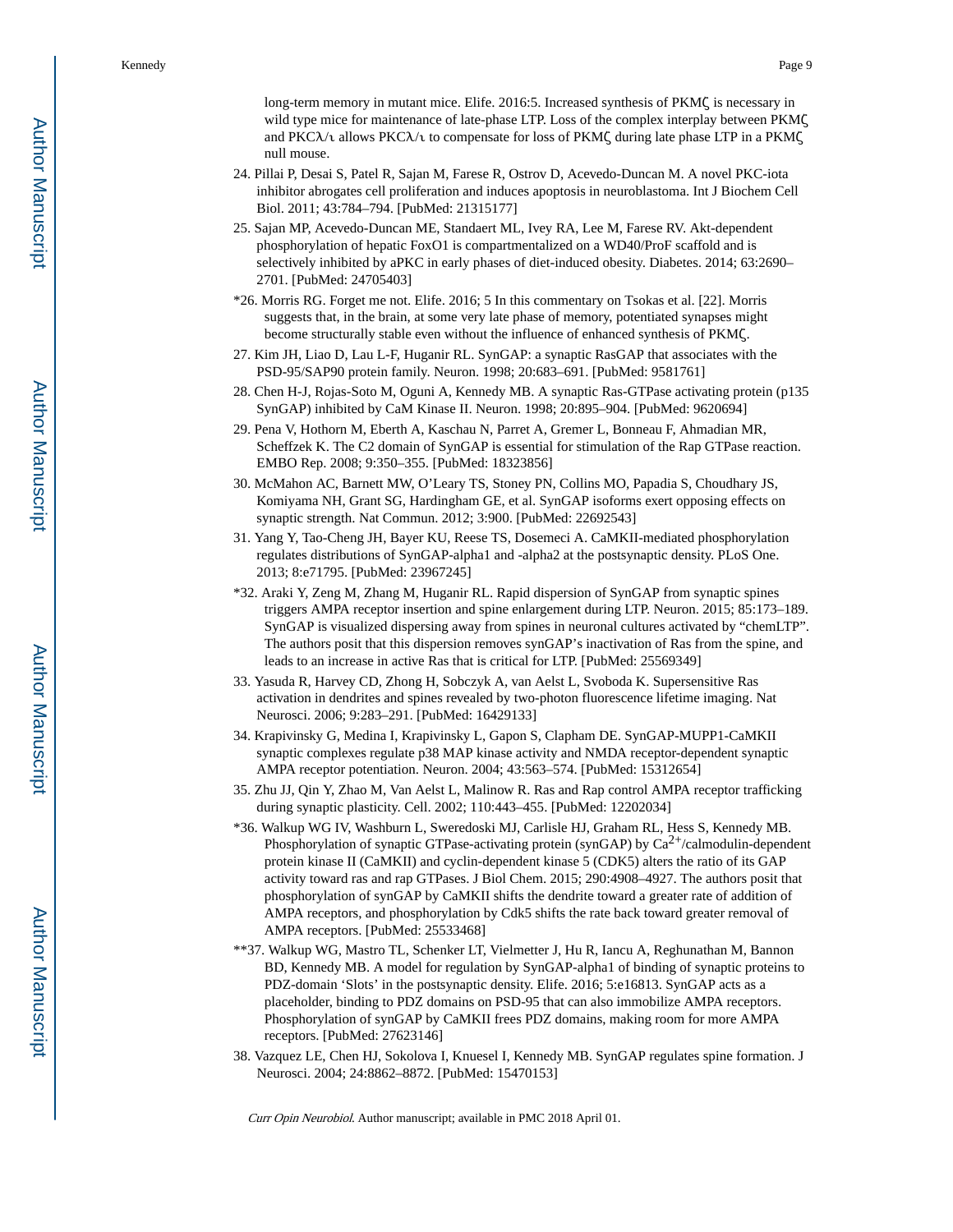- 39. Jackson AC, Nicoll RA. The expanding social network of ionotropic glutamate receptors: TARPs and other transmembrane auxiliary subunits. Neuron. 2011; 70:178–199. [PubMed: 21521608]
- 40. Siddiqui TJ, Pancaroglu R, Kang Y, Rooyakkers A, Craig AM. LRRTMs and neuroligins bind neurexins with a differential code to cooperate in glutamate synapse development. J Neurosci. 2010; 30:7495–7506. [PubMed: 20519524]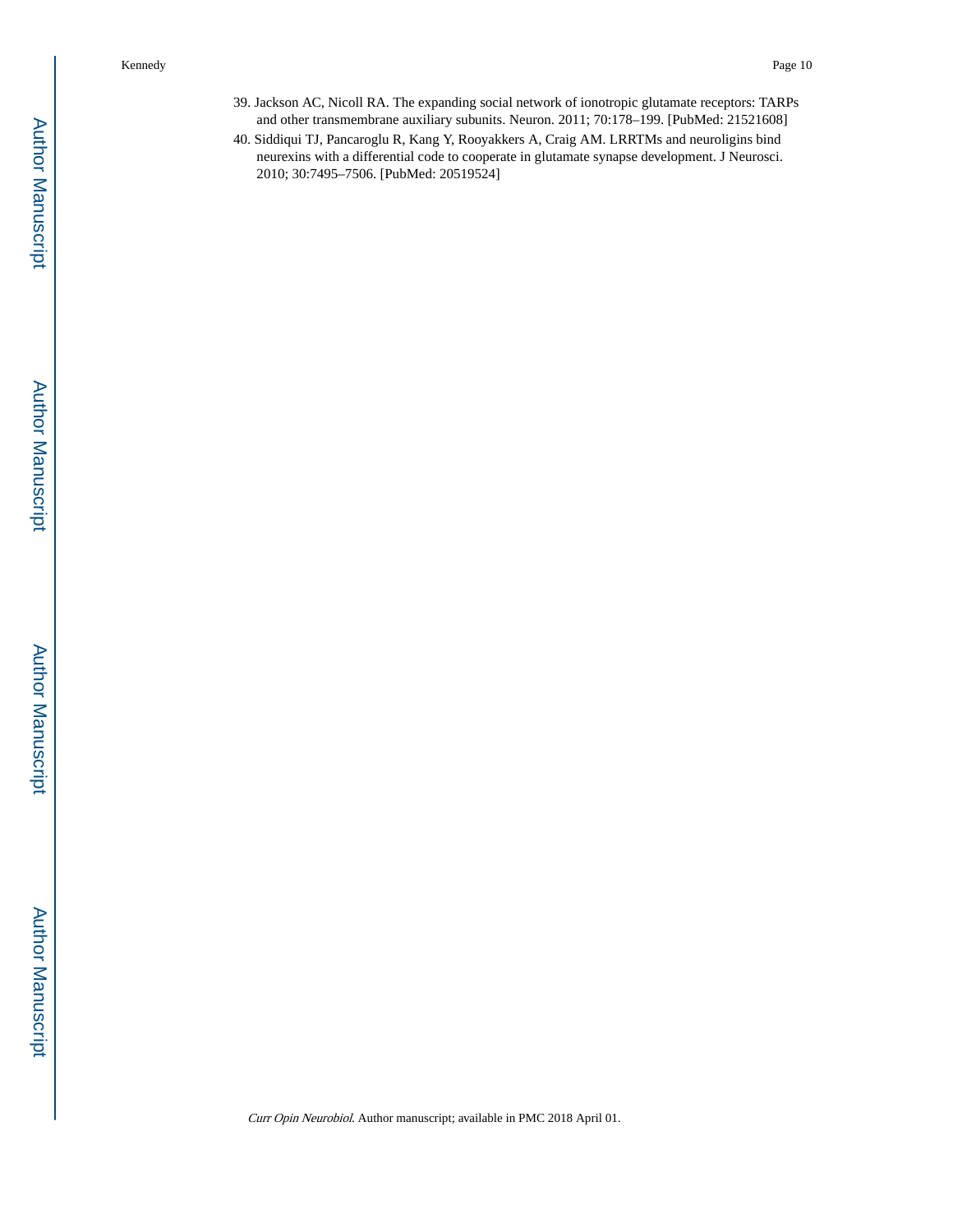# **Highlights**

- **•** All cells contain many "molecular machines" that carry out complex cellular functions.
- **•** Neuroscience has lagged behind in the study of specialized neuronal molecular machines.
- **•** Insight into neuronal molecular mechanisms depends on deep biochemical knowledge.
- **•** That insight will require renewed interest in studies of specialized neuronal proteins in vitro.
- Understanding of intractable mental disorders will also require in vitro biochemical studies.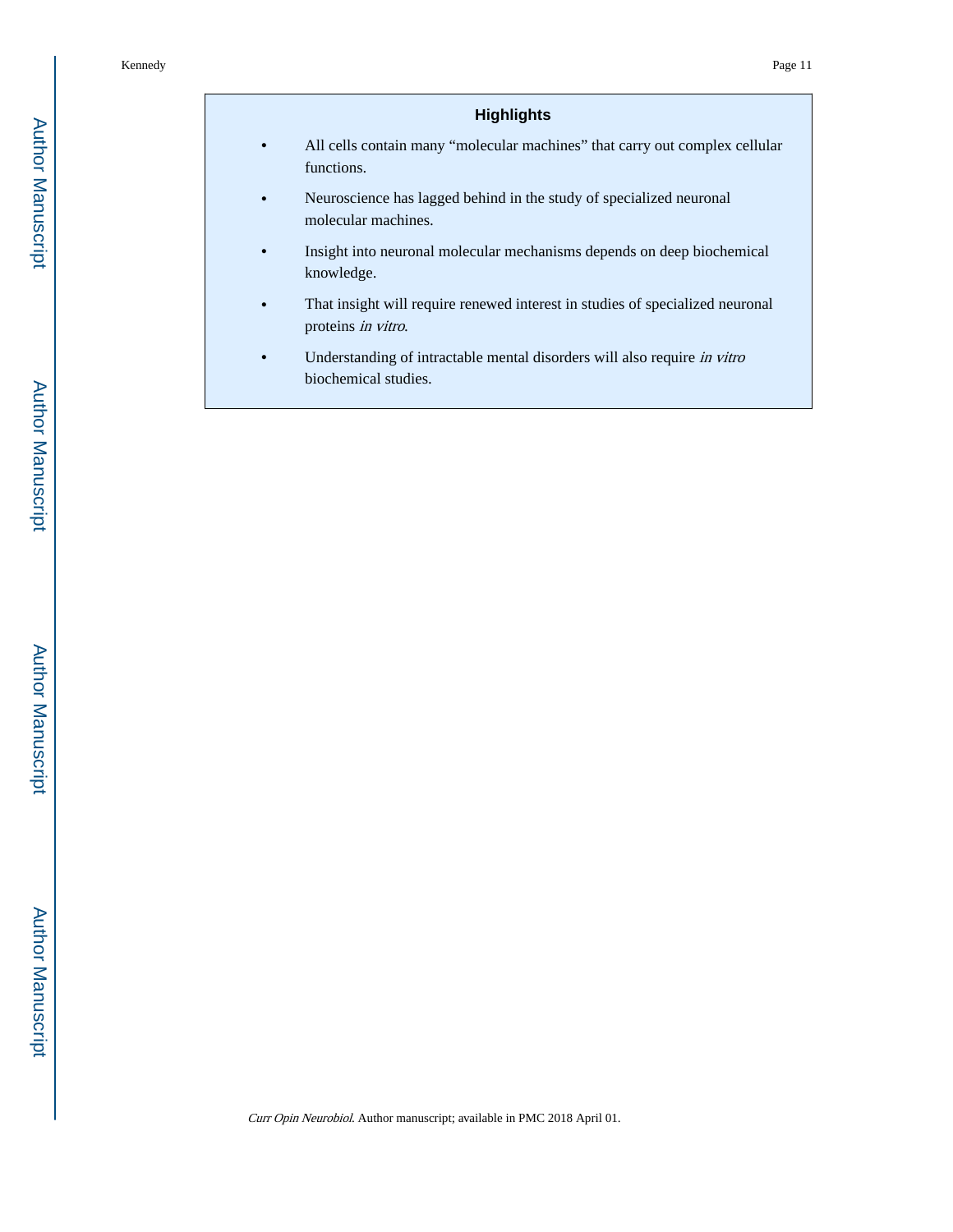Author Manuscript Author Manuscript

 Author ManuscriptAuthor Manuscript



#### **Figure 1.**

In PKM $\zeta$  null mutant mice, PKC $\iota/\lambda$  compensates for the normal function of PKM $\zeta$ . A) In Wild-type mice, tetanization increases the amount of PKMζ at 3 hrs after stimulus, but does not increase the amount or phosphorylation of  $PKC_1/\lambda$ . In PKM $\zeta$  null mice, tetanization increases the amount of  $PKC\sqrt{\lambda}$  and its phosphorylated form. B) Maintenance of late phase LTP in hippocampal slices from PKM $\zeta$  null mice (filled circles) is reversed by application of the PKC $\iota/\lambda$  antagonist, ICAP (10  $\mu$ M) when it is applied 3 hrs post tetanus. Tetanus was applied at the time indicated by the arrow. The inset shows representative extracellular recorded EPSPs (field Excitatory PostSynaptic Potentials) at the time points indicated by small numbers. C) ICAP has no effect on maintenance of late LTP in wild type hippocampal slices (filled circles). As expected, inhibition of PKCι/λ by ICAP blocks induction of LTP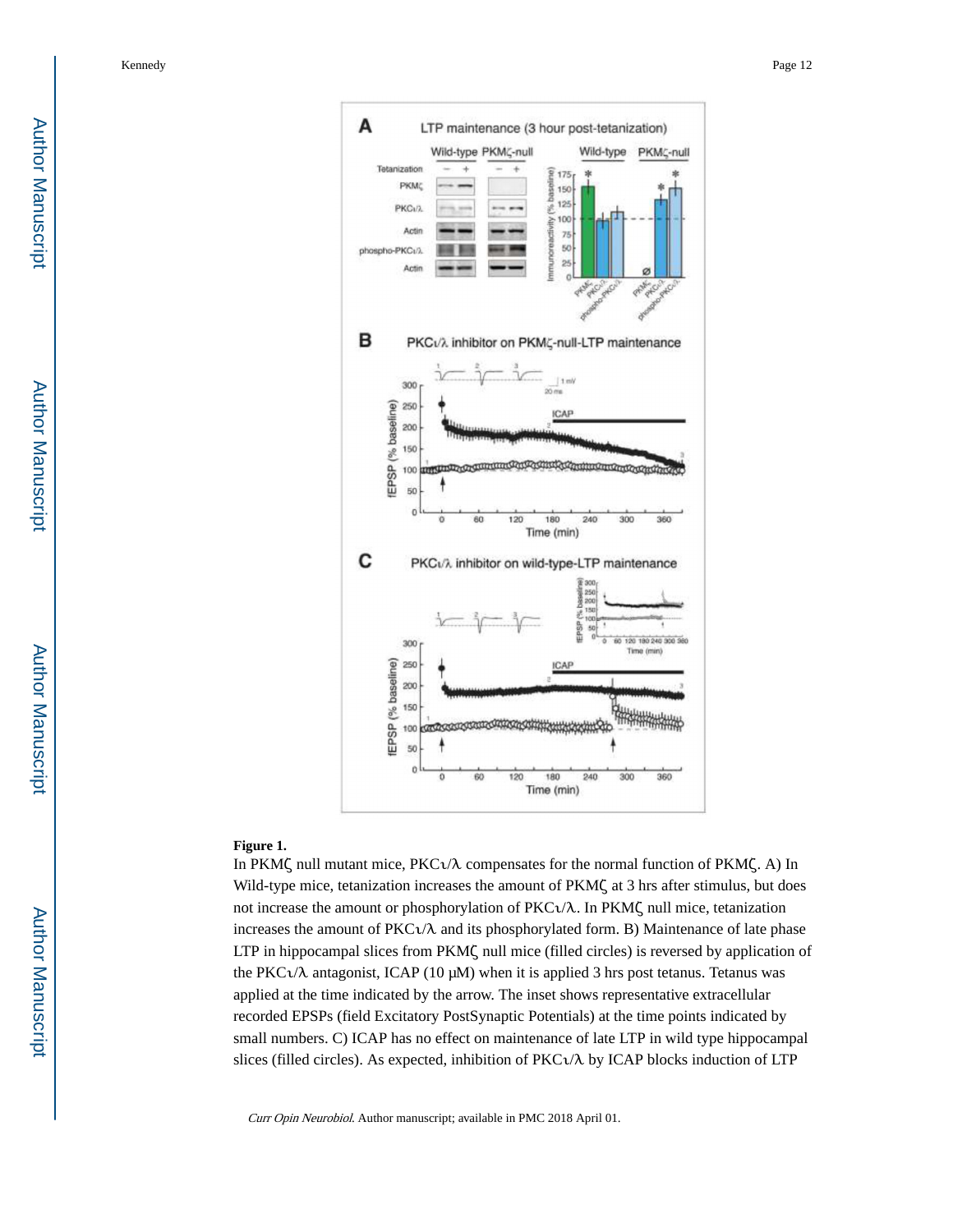in a second pathway in the same wild type slice (open circles). This control shows that the inhibitor is working. The inset on the right is an additional control showing that, in the absence of ICAP, LTP can be induced in a second pathway by tetanization after 270 min of incubation of the slice. Reproduced from Tsokas et al. eLife 2016;5:e14846. DOI: 10.7554/ eLife.14846 [23]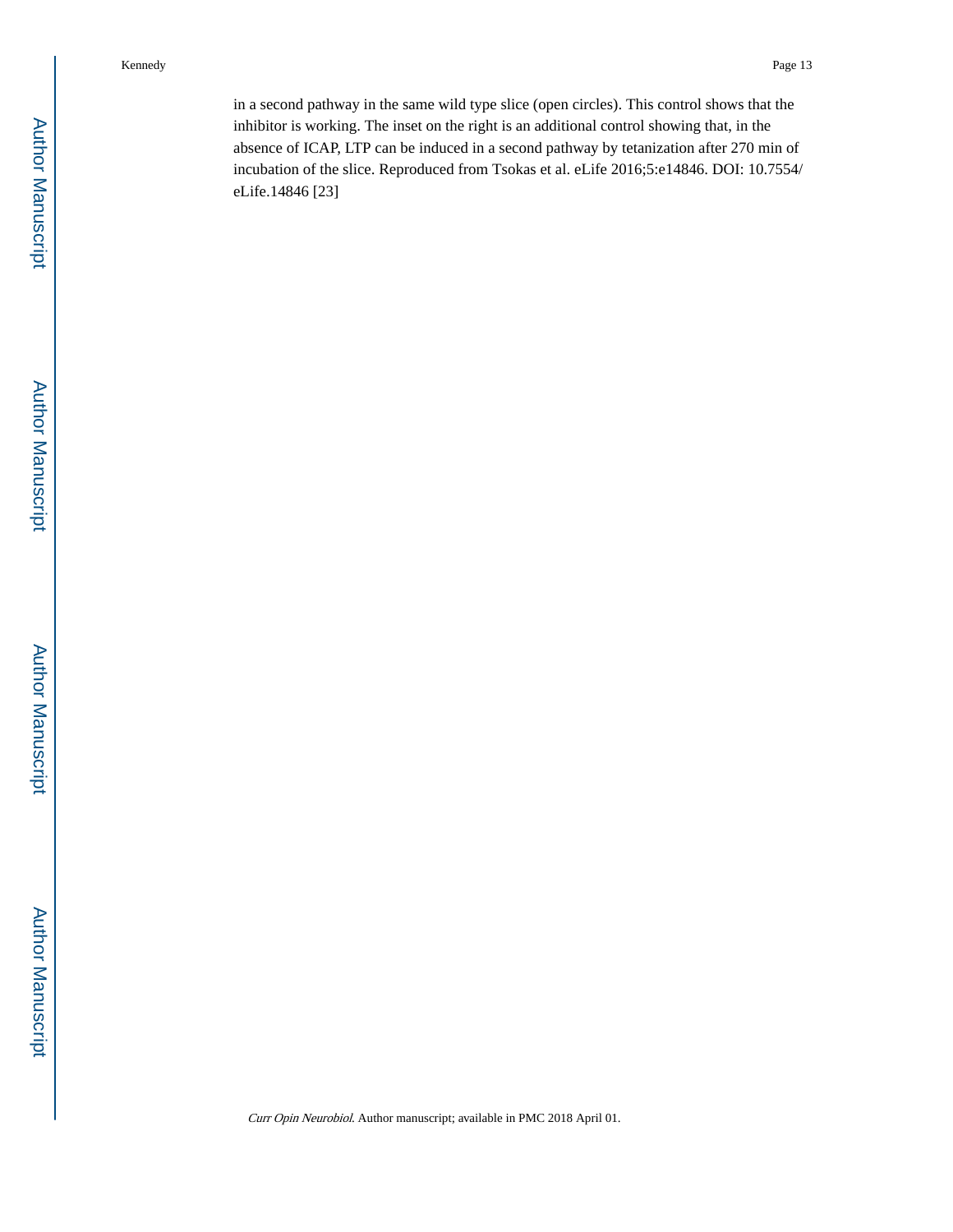

#### **Figure 2.**

Activation of CaMKII by NMDA receptors causes synGAPa1 and synGAPa2 to move away from the postsynaptic membrane. SynGAP moves into the periphery of the PSD, which the authors refer to as the "pallium." Hippocampal cultures were fixed and stained by immunogold-labeling for the isoform of synGAP that contains a PDZ ligand  $(a1)$  and the isoform that does not  $(a2)$ . A) Control labeling; B) Cultures were incubated with tatCN21, an inhibitor of CaMKII; C) Cultures were exposed to 50 μM NMDA for 2 min; D) Cultures were treated with NMDA and a control, scrambled peptide that does not inhibit CaMKII (tatCtrl); E) Cultures were treated with NMDA and tatCN21. Reproduced from Yang et al. (2013) PLoS ONE 8(8): e71795. doi:10.1371/journal.pone.0071795 [31].